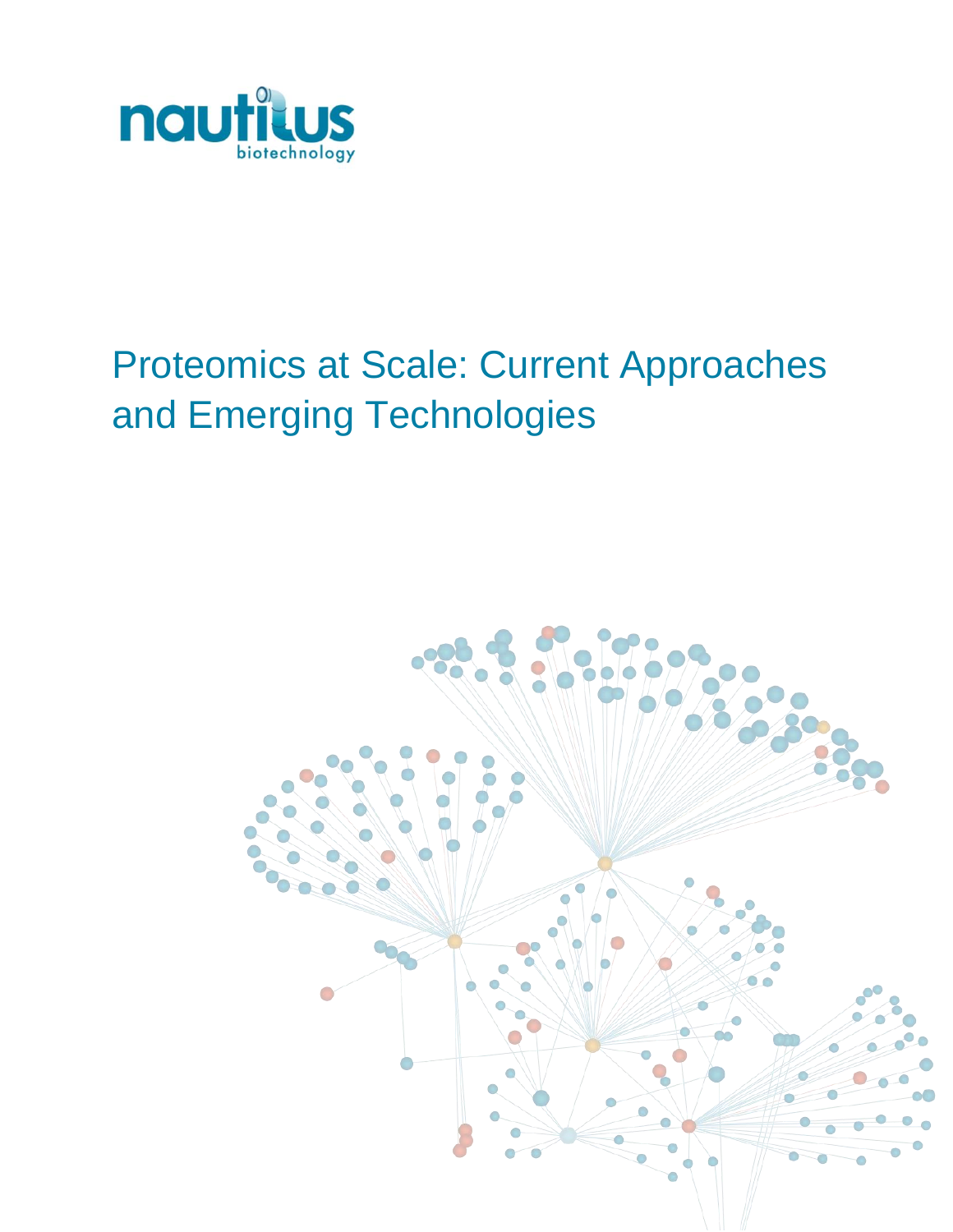

## **The promise of proteomics**

From the day you are born to the day you die, thousands of proteins in your body are controlling and determining the behavior of your cells. While our DNA contains the blueprint for our biology, the proteins are the molecular actors doing the physical "work" within our cells, and it is these proteins that are ultimately responsible for carrying out nearly all molecular functions. The proteome is the complete set of proteins present in our cells, and it can vary widely across the different tissues in our bodies, changing and shifting during both healthy or disease states every second. This makes the human proteome one of the most dynamic and valuable sources of direct biological information available.

Proteomics, or the study of the proteome, allows us to understand how cells perform everyday functions and how they become altered in disease. There lies a unique opportunity in proteomics to uncover novel biology, clinically meaningful biomarkers, and new drug targets beyond what has been possible with genomics alone. Gaining proteomic insight on the countless diseases that cannot yet be treated or cured offers the potential to open up a new era of personalized and predictive medicine.

With more than 95% of FDA-approved drugs<sup>1</sup> currently targeting proteins, proteomics has historically been a common focus of research to develop new therapies and diagnostics. However, the number of new drugs approved each year has failed to increase proportionally to the nearly three-fold surge in global R&D spend since 2002. <sup>2</sup> Fewer than 2% of drugs are projected to return the investment<sup>3</sup> that went into creating them. Additionally, proteomic biomarker discovery has failed to meet expectations.<sup>4</sup> The current industry approach to measuring the proteome must be reevaluated and reimagined.

Proteomics has been limited by several challenging issues. First, unlike DNA and RNA, the biophysical characteristics of proteins (size, charge, hydrophobicity, etc.) are extremely diverse. This diversity makes proteins very difficult to biochemically "read" in the same way we can read DNA or RNA. Second, the physical amount of each unique protein found within samples, such as tissue extracts and biofluids, is present across an incredibly wide range of expression: some proteins are hugely abundant with hundreds of millions of molecules within a sample, while others are exceptionally rare with as few as a handful of molecules. This range of abundances is orders of magnitude wider than either DNA or RNA, and is commonly referred to as the "dynamic range" problem. This problem is further exacerbated by the fact that proteins cannot be amplified, making it more challenging to comprehensively quantify the proteome with the sensitivity and precision that is possible in genomics.

Although decades of research in genomics have provided a wealth of information on the genes relevant to disease onset and progression, a gene's copy number or transcriptomic expression is not typically well correlated with its protein abundance.<sup>5</sup> Additionally, existing proteomics tools are unable to quantitatively measure the entire proteome, leaving much of it unexplored and inaccessible to biomedical research.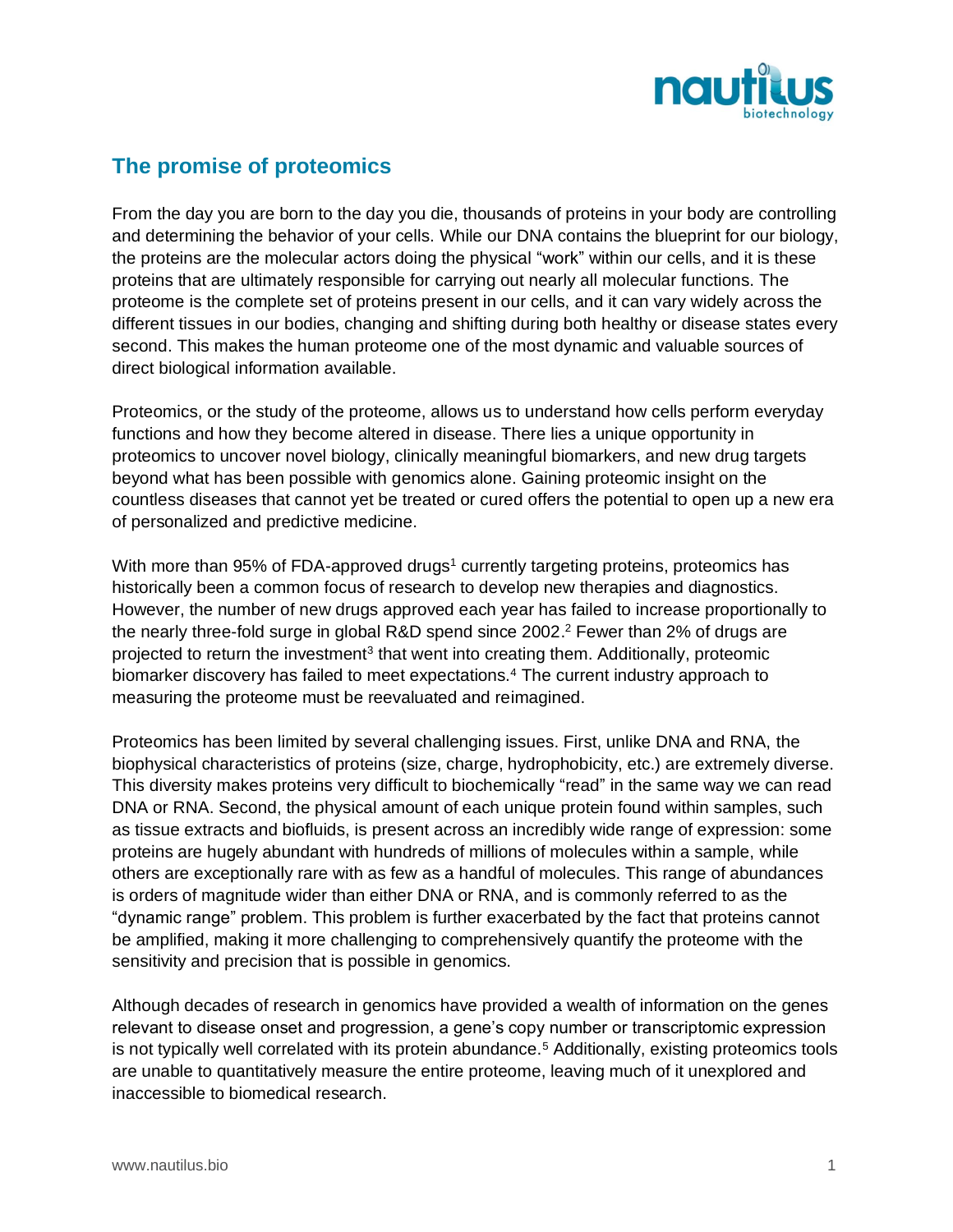

Approaches including mass spectrometry, affinity-based assays, and peptide sequencing have taken initial steps toward quantifying the proteome. Still, only a fraction of the human proteome — which comprises as many as 20 thousand or more proteins $6 -$  can be routinely measured by current methods. In addition, protein variations, including sequence variations, splice isoforms, and post-translational modifications, create millions of proteoforms<sup>7</sup> that, despite being biologically relevant, are largely invisible to these types of proteomic analysis tools.

We will outline the primary advantages and challenges of these three main approaches for proteomic analysis, as related to scale, depth, sensitivity, reproducibility, and ease of use for the purposes of comprehensively measuring the human proteome and furthermore, discuss the measures needed to enable quantification of the proteome at depths substantially greater than the 8-30% of the proteome that is readily accessible today.

#### **Mass spectrometry-based proteomics**

Mass spectrometry is a widely used approach for broad-scale protein analysis and is employed for a variety of basic science, drug development, and diagnostic applications.

However, typical mass spectrometry-based approaches are limited to routinely measuring approximately 8% of the proteome from blood and 30% of the proteome from cells. Mass spectrometric approaches often make trade-offs between ease of use, throughput, coverage, and sensitivity, preventing studies from easily, reproducibly, and rapidly measuring many proteins across a wide range of abundances. Despite being one of the most common approaches to protein analysis, the technology is complex and time-consuming, with workflows and processes that require highly specific skills and training.

Additionally, shotgun mass spectrometry approaches, the most prevalent approaches used in broad-scale protein analysis today, all operate by detecting only fragments of proteins known as peptides, that are generated by first breaking proteins down into smaller pieces. The process of analyzing peptides versus intact, full-length proteins complicates data analysis and protein quantification. Furthermore, information about the context of post-translational modifications that give rise to proteoforms is lost, further limiting studies from effectively characterizing the entire proteome.

# **Affinity-based proteomics**

Affinity-based approaches can offer measurements of the proteome with improved sensitivity and specificity over mass spectrometry techniques through the binding of antibodies or other affinity reagents, such as aptamers, directly to a protein target of interest. These technologies can be used for bulk protein measurements, but by design they all require an affinity-binding reagent that must be highly specific to an already known protein target.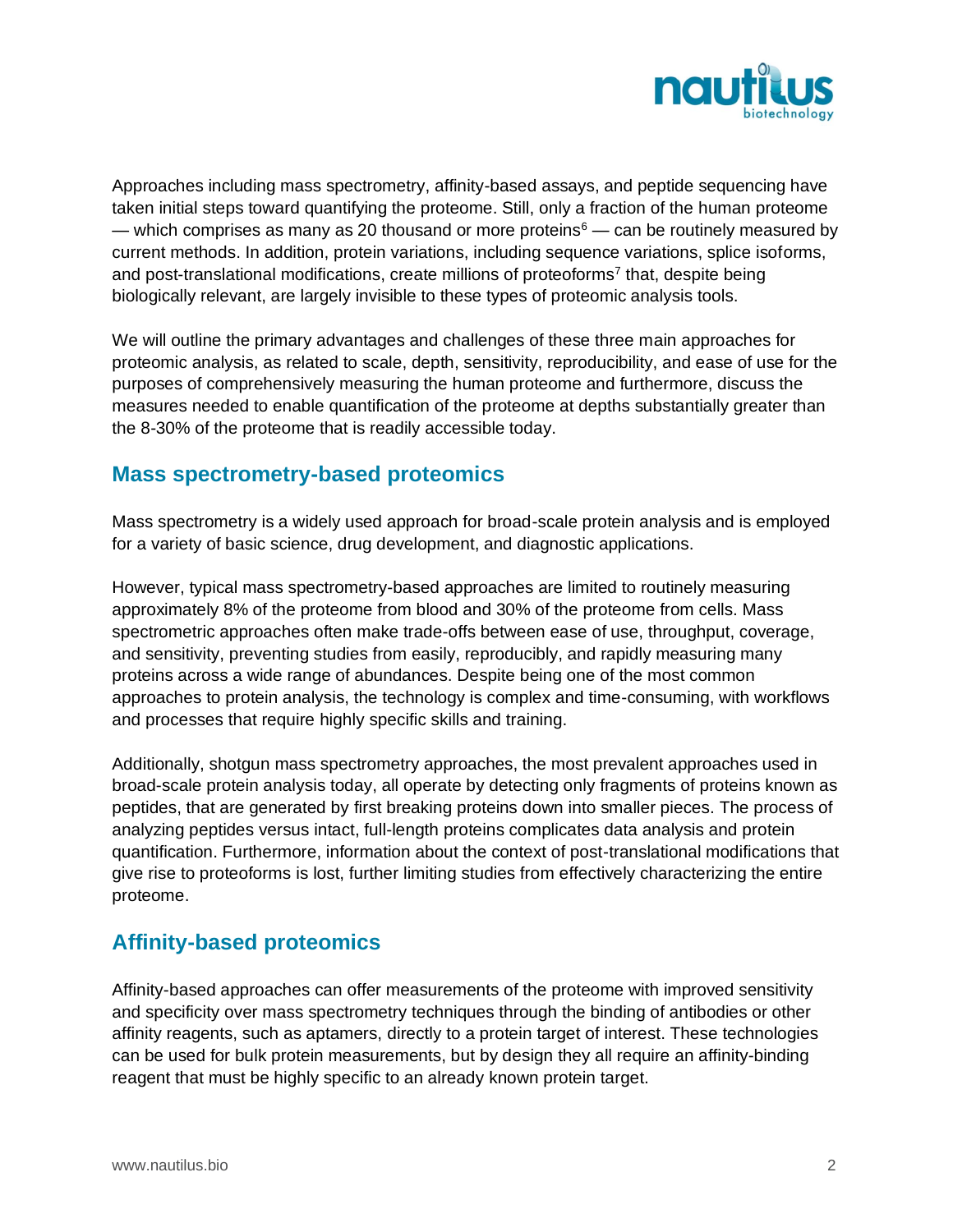

Performance of affinity-based technologies is directly linked to the availability of high-quality, highly specific, and sensitive affinity reagents, which typically limits the breadth of a study to fewer than hundreds of proteins in a sample. Simultaneous targeting of multiple proteins requires a specific reagent for each individual target, which ultimately prevents these technologies from scaling to the entire proteome. Furthermore, cross-reactivity between reagents can hinder quantitative accuracy.

Like peptide-based measurements such as mass spectrometry, bulk affinity-based measurements also limit proteoform deconvolution. This further hinders the ability of these technologies to detect and quantify the complexity of the proteome with respect to precise isoform abundance and patterns of post-translational modifications.

#### **Peptide sequencing**

Detecting proteins through peptide sequencing and assembly is not new. The initial techniques based upon Edman degradation date back to the 1950s and typically required a substantial amount of pure peptides. A number of new approaches have recently emerged that seek to read amino acid sequences, or portions thereof, with higher sensitivity and parallelism than historical methods. By increasing the number of peptides that can be sequenced in parallel and within more complex mixtures, these methods aim to address ongoing obstacles to sensitivity, breadth, and quantification in proteomic analysis.

However, the requirement that many peptides per protein must be sequenced (potentially hundreds) subjects the approach to a limit on the ultimate ability to scale at high throughput. Additionally, the error-rates, practical length limitations, and biases that are encountered in the field of genomic sequencing may also be applicable to peptide sequencing. Similar to mass spectrometry, peptide-level resolution generates only partial reads of each molecule. This same limitation may again constrict our view of important biological context and proteoforms visible only by detecting intact, full-length proteins present in a sample.

## **The future of proteomics**

No existing technology using these three main approaches has been demonstrated to be capable of measuring the entire proteome. To deliver on its full potential, the field of proteomics will require a completely novel technology, similar to what was observed in genomics when routine DNA sequencing was achieved through completely novel approaches that delivered a massive improvement in data quality and scale. This in turn created access to easy, affordable, and widely available technologies for any lab around the world to read DNA.

Compared to DNA, the extreme diversity and complexity of proteins necessitate an extraordinary approach for enabling visibility into the proteome. The ideal system should be capable of identifying and decoding unique protein patterns at scale to fully comprehend the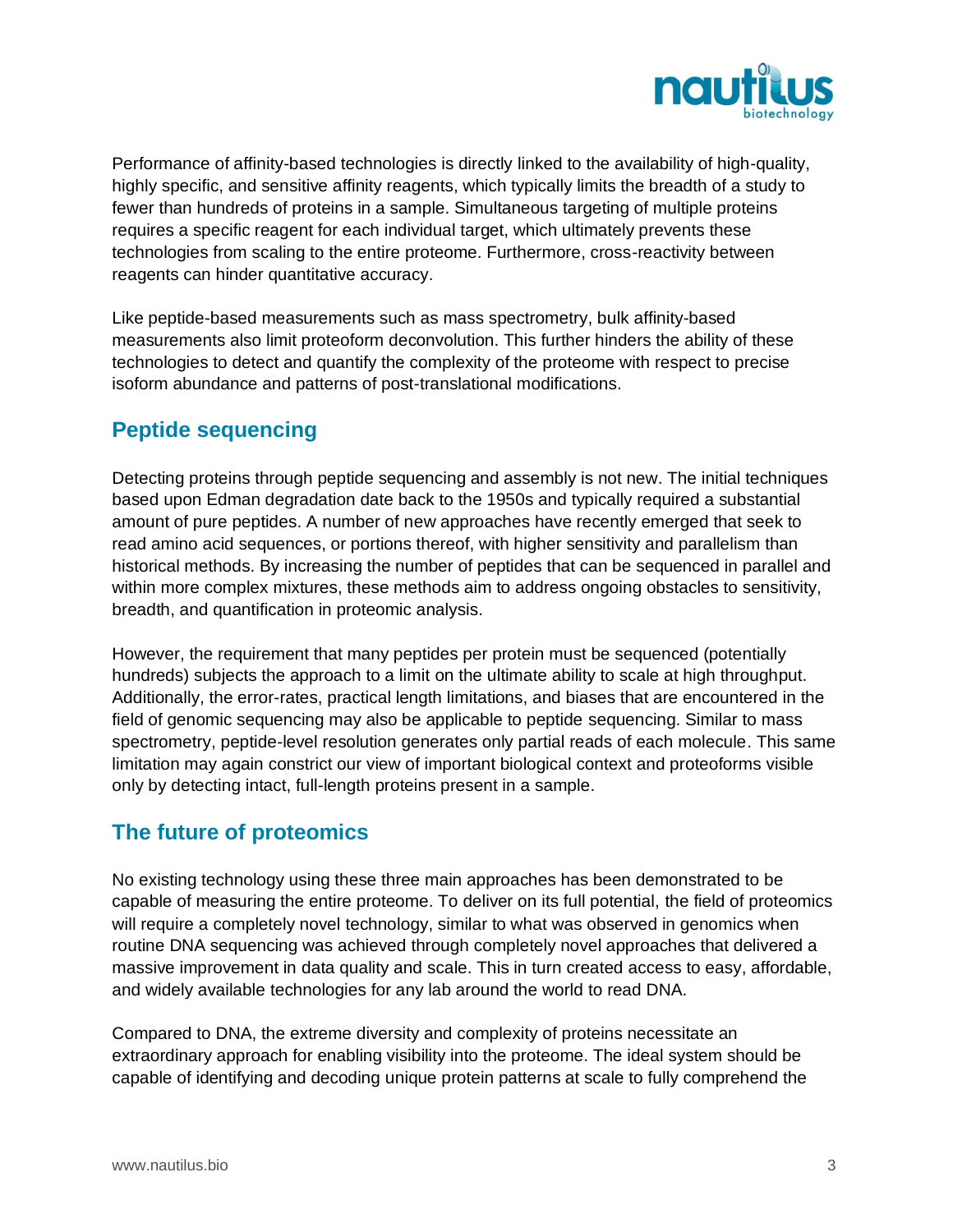

processes and mechanisms that regulate all aspects of our physiology and meet the growing need for identifying and developing effective diagnostic and therapeutic targets.

With the easiest drugs for the least complicated diseases having already been created, the discovery of new drug targets is only becoming more critical to addressing rare and complex diseases and the future of our health. A dramatic acceleration in the understanding of the proteome comparable to that of the genome is urgently needed to discover key biomarkers, accelerate drug development, and tackle complex and rare diseases.

Technology development has focused on enhancing the existing technologies described above. But even after decades of incremental improvements to mass spectrometry, affinity-based methods, and peptide sequencing, they have not yet delivered on the promise of comprehensive proteome detection and quantification. Emerging technologies are addressing sensitivity and throughput in mass spectrometry, breadth in affinity-based approaches, and scale in peptide sequencing. However, the fundamental limitations described above may continue to restrict their ability to easily, effectively, and deeply measure the entirety of the proteome, which includes the diversity of protein modifications and proteoforms that are universally undetectable using such methods.

#### **The Nautilus Platform**

A map drawn with only a few lines is nearly incomprehensible. However, as more and more lines are drawn through exploration, the map becomes increasingly evident and detailed. We believe that the proteome can be similarly deciphered by assembling many individual data points to provide a comprehensive analysis of all the proteins in a sample.

The Nautilus Proteomic Analysis System is designed to be the first large-scale, single-molecule platform with the goal of achieving quantification of more than 95% of the proteome. Aiming to not only solve the singular technical challenges of previous methods but also ultimately enable an end-to-end process for measuring billions of individual protein molecules at a time, our technology is designed to preserve and measure full-length proteins and their unique proteoforms. The approach is centered around four key technologies:

- 1. A nanofabricated single-molecule protein flow cell that can capture billions of individual intact protein molecules for analysis across an extremely large dynamic range
- 2. An integrated multi-cycle optical and fluidics instrument to repetitively probe and interrogate individual protein molecules massively in parallel
- 3. A novel class of multi-affinity protein binding reagents that when used sequentially, are capable of decoding the identity of proteins at the single-molecule level
- 4. A machine learning software that improves the accuracy of protein decoding with growing sources of data, and is designed to decode greater than 95% of the human proteome using approximately three hundred cycles of multi-affinity probe data per system run